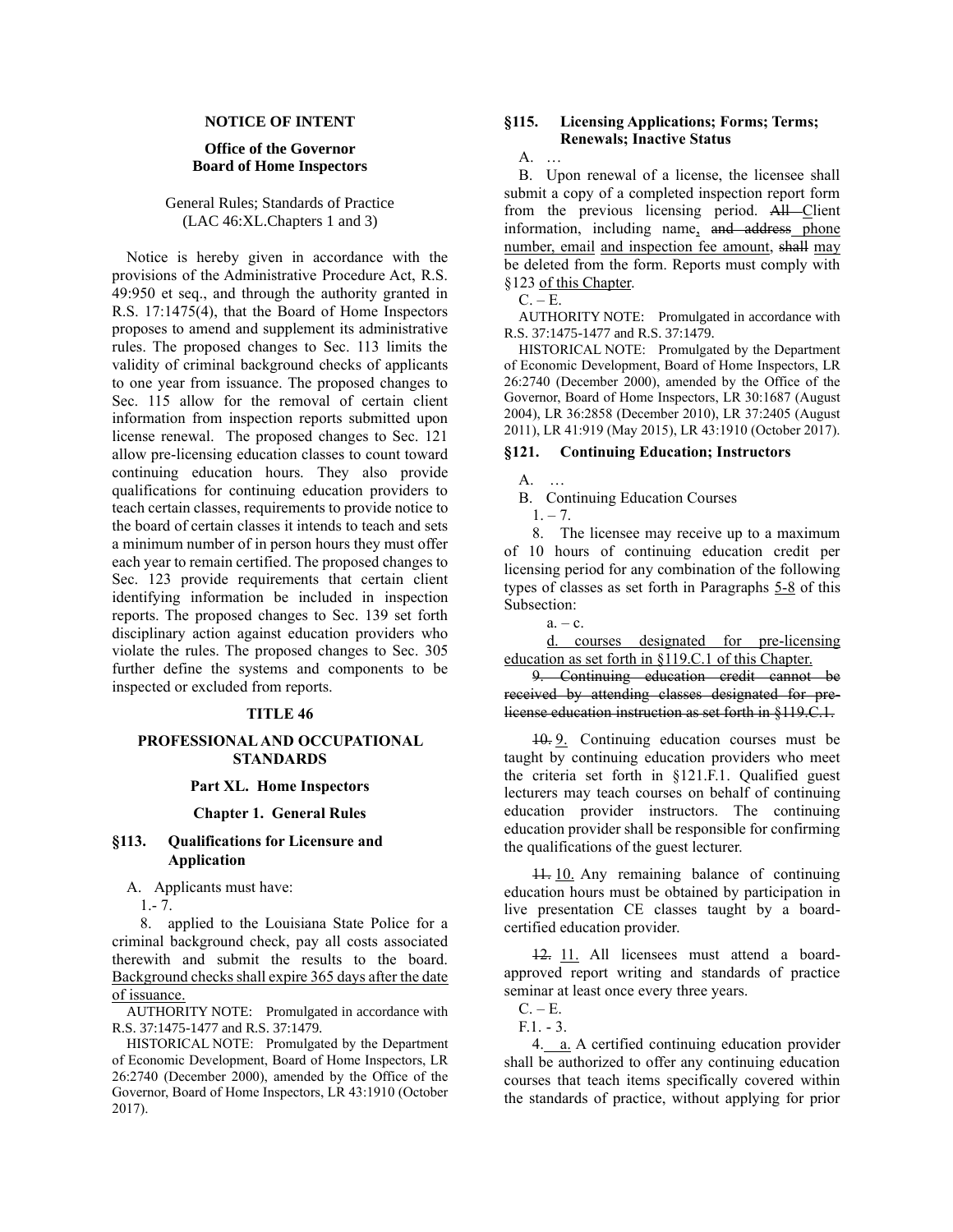approval of the chief operating officer and/or board. The continuing education provider shall be responsible for verifying that the course work falls within the scope of the standards of practice or building construction field.

b. a certified continuing education provider wishing to offer the Report Writing Seminar must be approved by the board prior. The provider must notify the board of their intent and provide the board with an outline of their classroom presentation. The presentation must cover all the items included in the board-approved Report Writing Seminar outline.

c. all certified continuing education providers approved by the board to offer the Report Writing Seminar must attend a board-approved Report Writing Instructor Train the Trainer seminar at least once every three years.

 $5. - 6.$ 

7. The names and contact information for all approved continuing education providers will be posted on the board's official website. At the request of a provider, the board will also post announcements of continuing education classes on its website upon written notice by the provider 30 days prior to the class.

8. All continuing education classes to be attended by three or more students must be reported to the LSBHI at least ten days prior to the date the class will be held.

9. All certified continuing education providers shall offer a minimum of eight in-person hours of home inspection industry offerings each year in order to retain board approval to provide continuing education.

AUTHORITY NOTE: Promulgated in accordance with R.S. 37:1477 and R.S. 37:1479-1480.

HISTORICAL NOTE: Promulgated by the Department of Economic Development, Board of Home Inspectors, LR 26:2742 (December 2000), amended by the Office of the Governor, Board of Home Inspectors, LR 36:2860 (December 2010), LR 37:2405 (August 2011), LR 38:2531 (October 2012), LR 40:1003 (May 2014), LR 43:314 (February 2017), LR 43:1911 (October 2017).

## **§123. Home Inspection Reports; Consumer Protection**

A. All home inspection reports shall comply with all requirements as set forth in the standards of practice, these rules and the home inspector licensing law. Home inspection reports shall specify the municipal address of the home inspected, the client(s) for whom the home was inspected and the date of the inspection. Home inspection reports shall not be resold for any reason.

 $B. - D.$ 

AUTHORITY NOTE: Promulgated in accordance with R.S. 37:1475-1477 and R.S. 37:1479-1480.

HISTORICAL NOTE: Promulgated by the Department of Economic Development, Board of Home Inspectors, LR 26:2742 (December 2000), amended by the Office of the Governor, Board of Home Inspectors, LR 41:920 (May 2015).

## **§139. Prohibited Acts: Penalties and Costs**  $A - F$ .

G. The board may suspend or revoke any certification or license, or censure, fine, or impose probationary or other restrictions on any education provider who violates any provisions of these rules or the Home Inspector Licensing law.

AUTHORITY NOTE: Promulgated in accordance with R.S. 37:1475 and R.S. 37:1486-1487.

HISTORICAL NOTE: Promulgated by the Department of Economic Development, Board of Home Inspectors, LR 26:2744 (December 2000), amended by the Office of the Governor, Board of Home Inspectors, LR 30:1688 (August 2004), LR 41:921 (May 2015), LR 43:314 (February 2017), LR 43:1912 (October 2017).

# **Chapter 3 Standards of Practice**

# **§305. Purpose and Scope**

A. …

B. Home inspectors shall:

1. provide the client with a written preinspection contract, whenever possible, which shall:

 $a. - b.$ 

c. state that the inspection is limited to only those systems or components, as set forth in these Standards of Practice, as agreed upon by the client and the inspector or expressly excluded in writing; and

d. contain copies of the Standards of Practice and Code of Ethics; and

e. …

C. 1-4.

AUTHORITY NOTE: Promulgated in accordance with R.S. 37:1475.

HISTORICAL NOTE: Promulgated by the Department of Economic Development, Board of Home Inspectors, LR26:2746 (December 2000), amended by the Office of the Governor, Board of Home Inspectors, LR 30:1690 (August 2004), LR 38:2532 (October 2012), LR 43:1912 (October 2017).

## **Fiscal and Economic Impact Statement for Administrative Rules**

## **Rule Title: General Rules; Standards of Practice**

I. ESTIMATED IMPLEMENTATION COSTS (SAVINGS) TO STATE OR LOCAL GOVERNMENT UNITS (Summary)

The proposed rule changes will require the Louisiana State Board of Home Inspectors (LSBHI) to publish the proposed and final rules in the state register, resulting in attorney's fees of \$1,000 in FY 22. There will be no additional expenditures or cost savings for LSBHI or other state or local governmental units. The LSBHI is funded through license fees and report fees.

 $2. - 3.$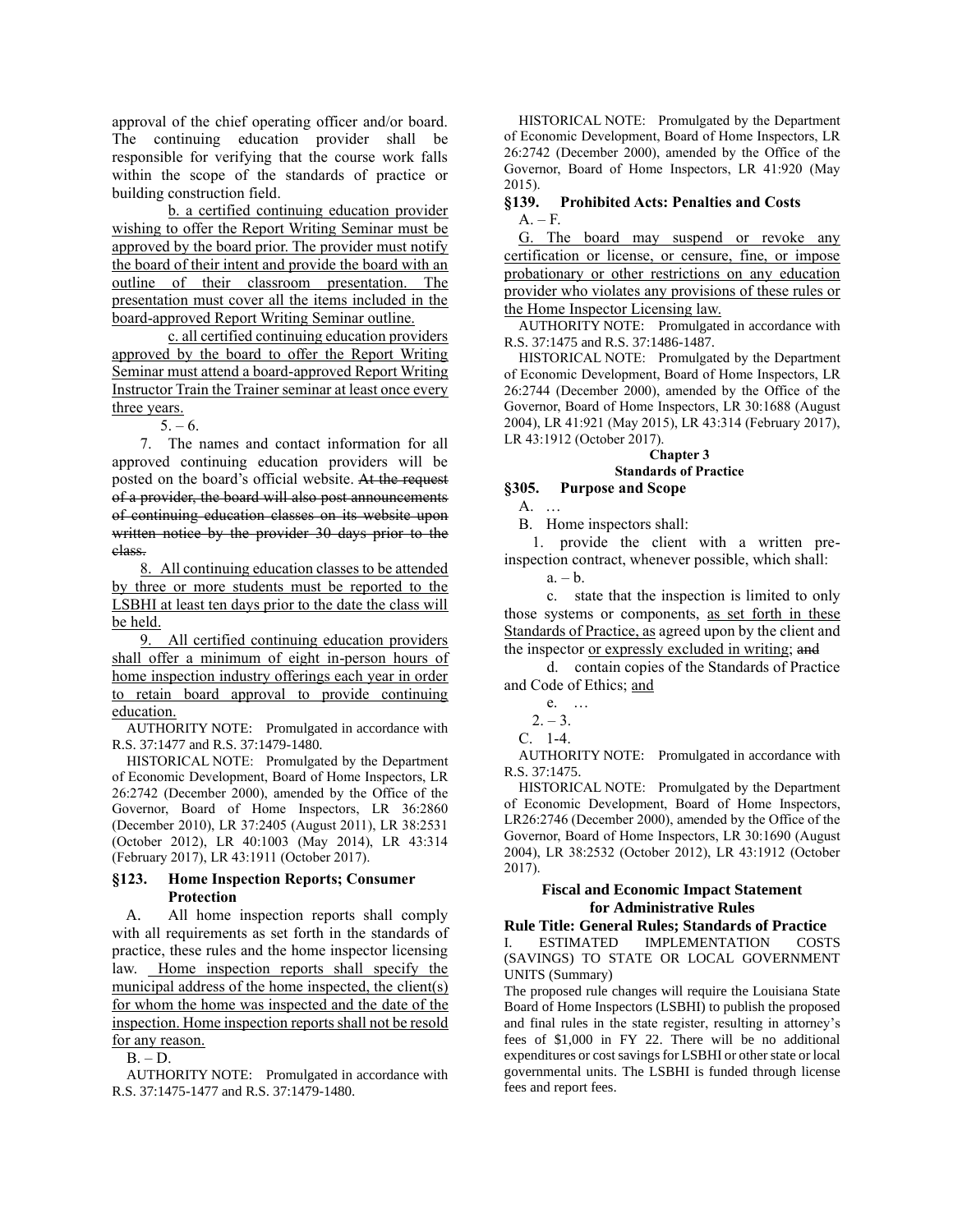### II. ESTIMATED EFFECT ON REVENUE COLLECTIONS OF STATE OR LOCAL GOVERNMENTAL UNITS (Summary)

The proposed rule change will not affect revenue collections of state or local governmental units.

III. ESTIMATED COSTS AND/OR ECONOMIC BENEFITS TO DIRECTLY AFFECTED PERSONS OR NONGOVERNMENTAL GROUPS (Summary)

The proposed rule changes will require continuing education providers to offer at least 8 in classroom hours per year of continuing education. The amount of such increase in economic benefit and cost will vary by provider and is indeterminable.

IV. ESTIMATED EFFECT ON COMPETITION AND EMPLOYMENT (Summary)

The proposed rule changes will have no effect on competition and employment.

# **Family Impact Statement**

In accordance with Section 953 of Title 49 of the Louisiana Revised Statutes, a Family Impact Statement is hereby submitted on the Rule proposed for adoption, repeal, or amendment. The following statements will be published in the *Louisiana Register*  with the proposed agency Rule.

1. The Effect on the Stability of the Family. The proposed rule changes will have no effect on the stability of the family.

2. The Effect on the Authority and Rights of Parents Regarding the Education and Supervision of their Children. The proposed rule changes will have no effect on the authority and rights of parents regarding the education and supervision of their children.

3. The Effect on the Functioning of the Family. The proposed rule changes will have no effect on the functioning of the family.

4. The Effect on Family Earnings and Family Budget. The proposed rule changes will have no effect on family earnings or family budget.

5. The Effect on the Behavior and Personal Responsibility of Children. The proposed rule changes will have no effect on the behavior and personal responsibility of children.

6. The Ability of the Family or a Local Government to Perform the Function as Contained in the Proposed Rule. The proposed rule changes will have no effect on the ability of the family or a local government to perform the activity as contained in the proposed rule changes.

### **Small Business Analysis**

In accordance with Section 965 of Title 49 of the Louisiana Revised Statutes, a regulatory flexibility analysis is hereby submitted on the Rule proposed for adoption, repeal, or amendment. This will certify the agency has considered, without limitation, each of the following methods of reducing the impact of the proposed Rule on small businesses:

1. The Establishment of Less Stringent Compliance or Reporting Requirements for Small Businesses. The proposed rule changes will have no effect on compliance or reporting requirements for small businesses.

2. The Establishment of Less Stringent Schedules or Deadlines for Compliance or Reporting Requirements for Small Businesses. The proposed rule changes will have no effect on schedules or deadlines for compliance or reporting requirements for small businesses.

3. The Consolidation or Simplification of Compliance or Reporting Requirements for Small Businesses. The proposed rule changes will have no effect on compliance or reporting requirements for small businesses.

4. The Establishment of Performance Standards for Small Businesses to Replace Design or Operational Standards Required in the Proposed Rule. The proposed rule changes do not impact design or operational standards

5. The Exemption of Small Businesses from All or Any Part of the Requirements Contained in the Proposed Rule. There are no exemptions for small businesses in the proposed rule changes.

### **Poverty Impact Statement**

IN accordance with Section 973 of Title 49 of the Louisiana Revised Statutes, a Poverty Impact Statement is hereby submitted on the Rule proposed for adoption, repeal or amendment. The following statements will be published in the Louisiana Register with the proposed agency Rule.

1. The effect on household income, assets, and financial security. The proposed rule change will have no effect on household income, assets, and financial security

2. The effect on early childhood development and preschool through postsecondary education development. The proposed rule change will have no effect on effect on early childhood development and preschool through postsecondary education development.

3. The effect on employment and workforce development. The proposed rule change will have no effect on employment and workforce development.

4. The effect on taxes and tax credits. The proposed rule change will have no effect on taxes and tax credits.

5. The effect on child and dependent care, housing, health care, nutrition, transportation, and utilities assistance. The proposed rule change will have no effect on child and dependent care, housing, health care, nutrition, transportation, and utilities assistance.

## **Provider Impact Statement**

In accordance with House Concurrent Resolution No. 170 of the Regular Session of the 2014 Legislature, a Provider Impact Statement is hereby submitted on the Rule proposed for adoption, repeal, or amendment.